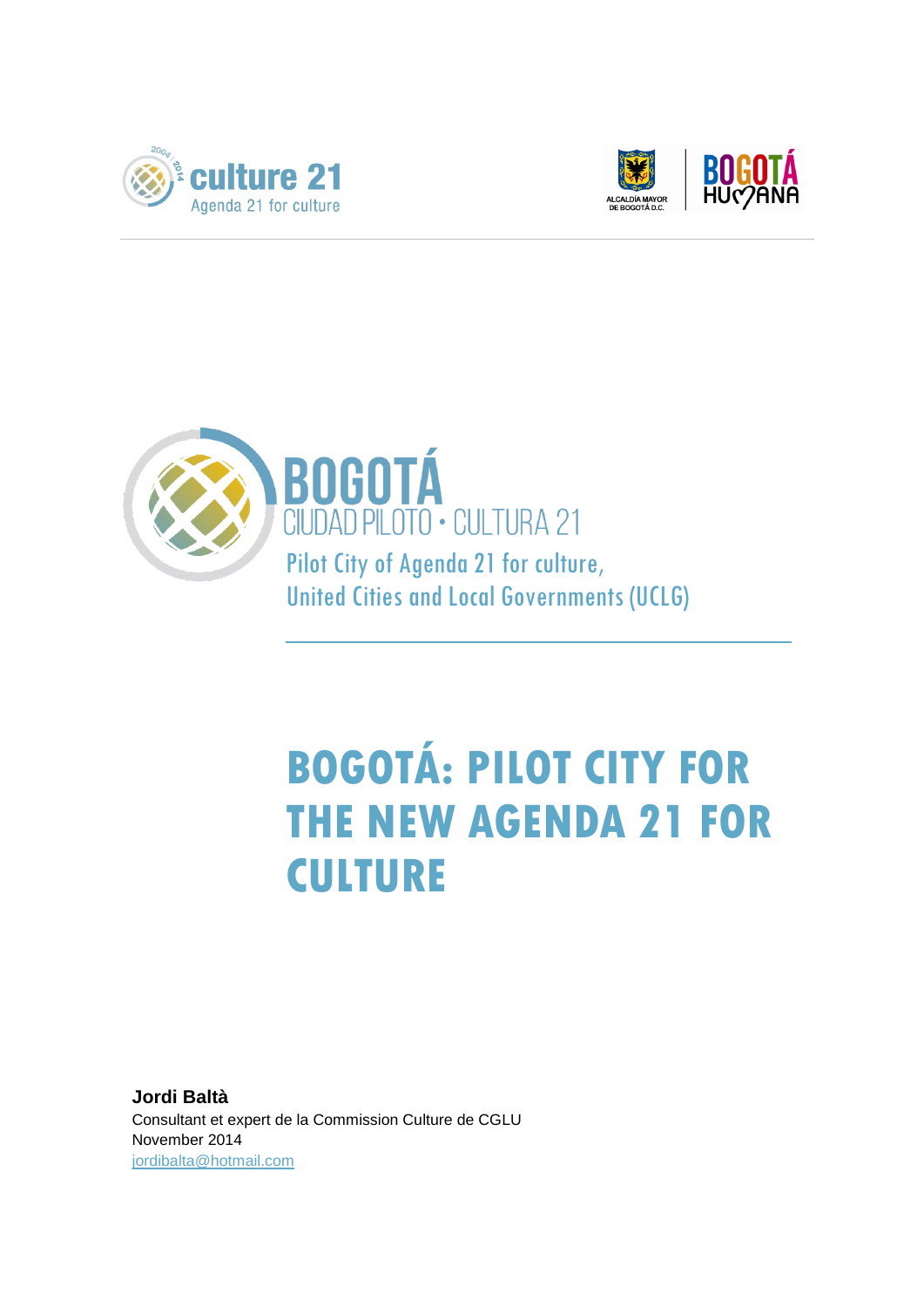In 2014 Bogotá, capital of Colombia, took part in the 2014 ["Pilot-cities"](http://www.agenda21culture.net/index.php/es/nueva-a21c/ciudades-piloto) program of the Agenda 21 of the culture. In this context, we visited the city between the 25th of November and the 1st of December. The visit helped us learn more about their cultural policies and the role they play in the vision of local sustainable development. It also showed us different perspectives from public and civil society actors who contribute to the ongoing [process of developing "Culture 21:](http://www.agenda21culture.net/index.php/es/nueva-a21c/nueva-a21c)  [Actions".](http://www.agenda21culture.net/index.php/es/nueva-a21c/nueva-a21c) In 2015, this document will complement and update Agenda 21 for culture.

For years, Bogotá has adopted different strategies and policies, significant for their cultural aspects as representative of a vision of they city's development. They focus on building citizenship, coexistence, democratic life, and combating segregation. The current *[2012-2016](http://www.sdp.gov.co/portal/page/portal/PortalSDP/Home/Noticias/OtrosDocumentosArchivados/PlandeDesarrollo)  [Development Plan: A Humane Bogotá](http://www.sdp.gov.co/portal/page/portal/PortalSDP/Home/Noticias/OtrosDocumentosArchivados/PlandeDesarrollo)* is a good example of this. It explores the intersections between cultural policies and other pillars for public action in the fields of education, mobility, helping victims of conflict or those who are vulnerable, or empowering the use of public spaces. Similarly, various strategic documents regarding cultural policy, such as the *[Ten-Year Cultural](http://www.culturarecreacionydeporte.gov.co/sis/biblioteca-digital/plan-decenal-de-cultura-bogota-dc-2012-2021)  [Plan 2012-2021](http://www.culturarecreacionydeporte.gov.co/sis/biblioteca-digital/plan-decenal-de-cultura-bogota-dc-2012-2021)*, reflect a profound insight into the interrelation between the city's cultural and developmental factors.

This translates to concrete initiatives like the [40x40 Day Project](http://www.culturarecreacionydeporte.gov.co/programas/proyecto-jornada-40x40-para-la-excelencia-academica-y-la-formacion-integral) which seeks to lengthen the standard school day and improve quality of teaching by strengthening artistic and cultural practices. Other examples include [promoting civil society's cultural practices](http://www.agenda21culture.net/images/a21c/bones_practiques/pdf/BOGOTA_ESP.pdf) in target neighbourhoods, the decentralisation of cultural infrastructure, and the [promotion of democratic](http://www.culturarecreacionydeporte.gov.co/cultura-democratica)  [culture and cultural transformations.](http://www.culturarecreacionydeporte.gov.co/cultura-democratica) The latter involve creative actions, mediation efforts, and public education in areas of urban mobility, the proper use and care of public space, or waste management.

The active participation of Bogotá in developing "Culture 21: Actions" has taken shape through the creation of several proposals and suggestions for the initial first drafts of the document. These applied both to public administration, as well as civil society. Bogotá's principal contributions are summarised below.

> There is a **need to recognize rural dimensions that exist in some cities**, including the cultural practices of rural citizens.

> Coexistence is instrumental **in helping reflect upon the notion of "access to culture"**. It can be assumed that the presence of an existing culture, around which the role of public authority would be centred, must favour its diffusion, having been built in conjunction with one another.

**Strengthening the link between culture and democracy**, helps to understand democracy as it encompasses everyday life. It underlines the idea that "always living democracy" is a condition for its own potential, resulting in the need to collectively build "democratic culture".

Greater **attention must be paid to the virtues and potential of arts and culture in the process of peace-building**. This can be achieved by challenging societal norms. We must acknowledge the potential of arts and culture in dealing with conflict without the use of violence, as well as the